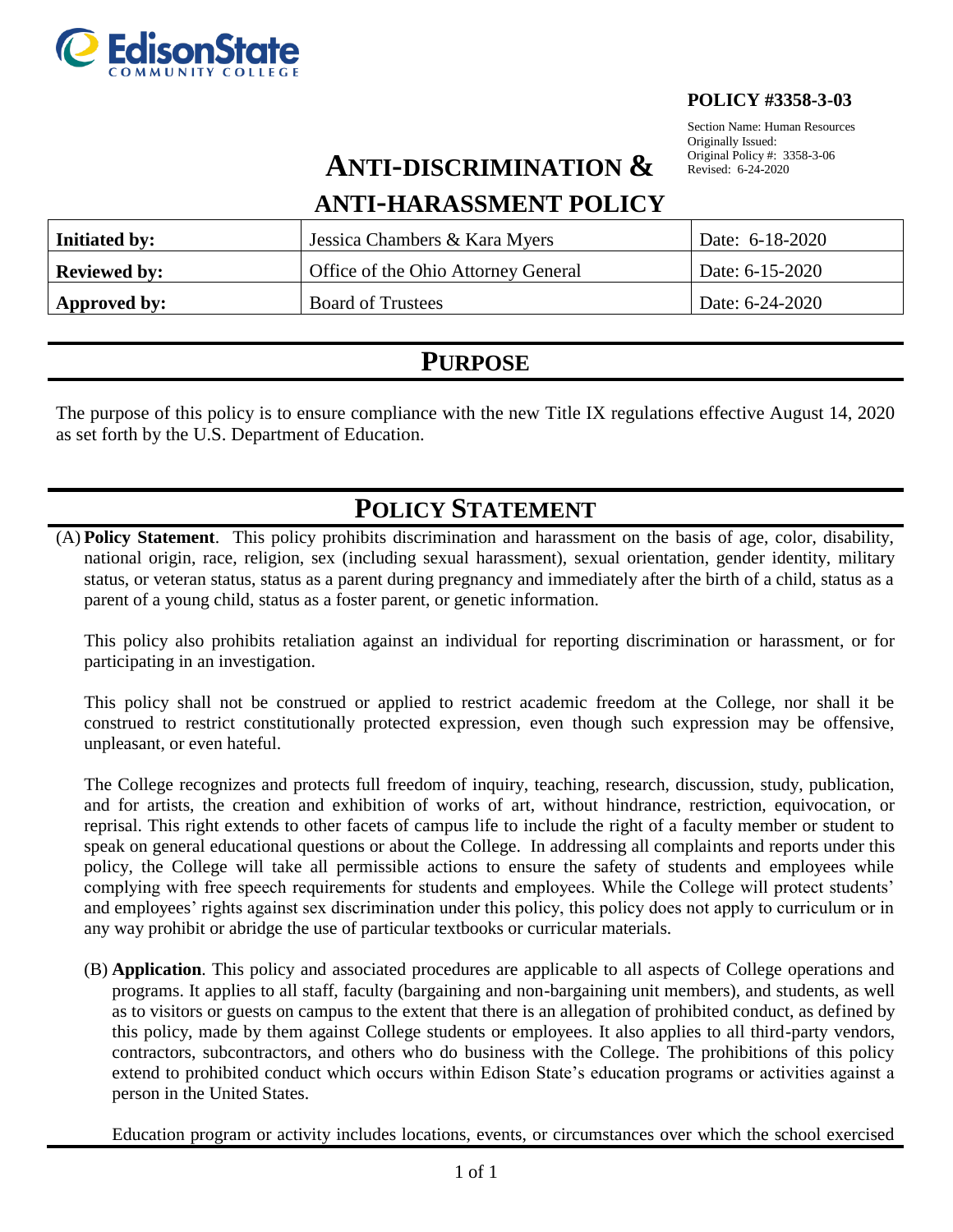substantial control over both the respondent and the context in which the sexual harassment occurs.)

### (C) **Prohibited Conduct**.

- (1) **Discrimination**. Discrimination is conduct that is based upon an individual's race, color, religion, national origin, creed, service in the uniformed services (as defined in state and federal law), veteran status, sex, age, political ideas, marital or family status, pregnancy, physical or mental disability, genetic information, gender identity, gender expression, or sexual orientation that excludes an individual from participation, denies the individual the benefits of, treats the individual differently or otherwise adversely affects a term or condition of an individual's employment, education, living environment or participation in a College program or activity. This includes failing to provide reasonable accommodation, consistent with state and federal law, to persons with disabilities.
- (2) **Harassment**. Is covered under this policy if it is based upon an individual's race, color, religion, national origin, creed, service in the uniformed services (as defined in state and federal law), veteran status, sex, age, political ideas, marital or family status, pregnancy, physical or mental disability, genetic information, gender identity, gender expression or sexual orientation. Sex based harassment includes sexual harassment, which is further defined below.
- (3) **Sexual Harassment**. Sexual harassment means conduct on the basis of sex that satisfies one or more of the following:

(a) An employee of the College conditioning the provision of an aid, benefit, or service of the College on an individual's participation in unwelcome sexual conduct;

(b) Unwelcome conduct determined by a reasonable person to be so severe, pervasive, and objectively offensive that it effectively denies a person equal access to the recipient's education program or activity; or (c) "Sexual assault" as defined in 20 U.S.C.  $1092(f)(6)(A)(v)$ , "dating violence" as defined in 34 U.S.C. 12291(a)(10), "domestic violence" as defined in 34 U.S.C. 12291(a)(8), or "stalking" as defined in 34 U.S.C. 12291(a)(30).

(i) As defined in 20 U.S.C.  $1092(f)(6)(A)(v)$ , the term "sexual [assault"](https://www.law.cornell.edu/definitions/uscode.php?width=840&height=800&iframe=true&def_id=20-USC-653448663-459747174&term_occur=999&term_src=) means an offense classified as a forcible or nonforcible sex offense under the uniform crime reporting system of the Federal Bureau of Investigation.

(1) *Sex Offenses – Forcible*. Any sexual act directed against another person, without the consent of the victim including instances where the victim is incapable of giving consent.

- a. *Forcible Rape* The carnal knowledge of a person, forcibly and/or against that person's will or not forcibly or against that person's will where the victim is incapable of giving consent because of his/her temporary or permanent mental or physical incapacity.
- b. *Forcible Sodomy* Oral or anal sexual intercourse with another person, forcibly and/or against that person's will or not forcibly or against that person's will in instances where the victim is incapable of giving consent because of his/her youth or because of his/her temporary or permanent mental or physical incapacity.
- c. *Sexual Assault With An Object* The use of an object or instrument to unlawfully penetrate, however slightly, the genital or anal opening of the body of another person, forcibly and/or against that person's will or not forcibly or against the person's will in instances where the victim is incapable of giving consent because of his/her youth or because of his/her temporary or permanent mental or physical in capacity.
- d. *Forcible Fondling* The touching of the private body parts of another person for the purpose of sexual gratification, forcibly and/or against that person's will or not forcibly or against that person's will where the victim is incapable of giving consent because of his/her youth or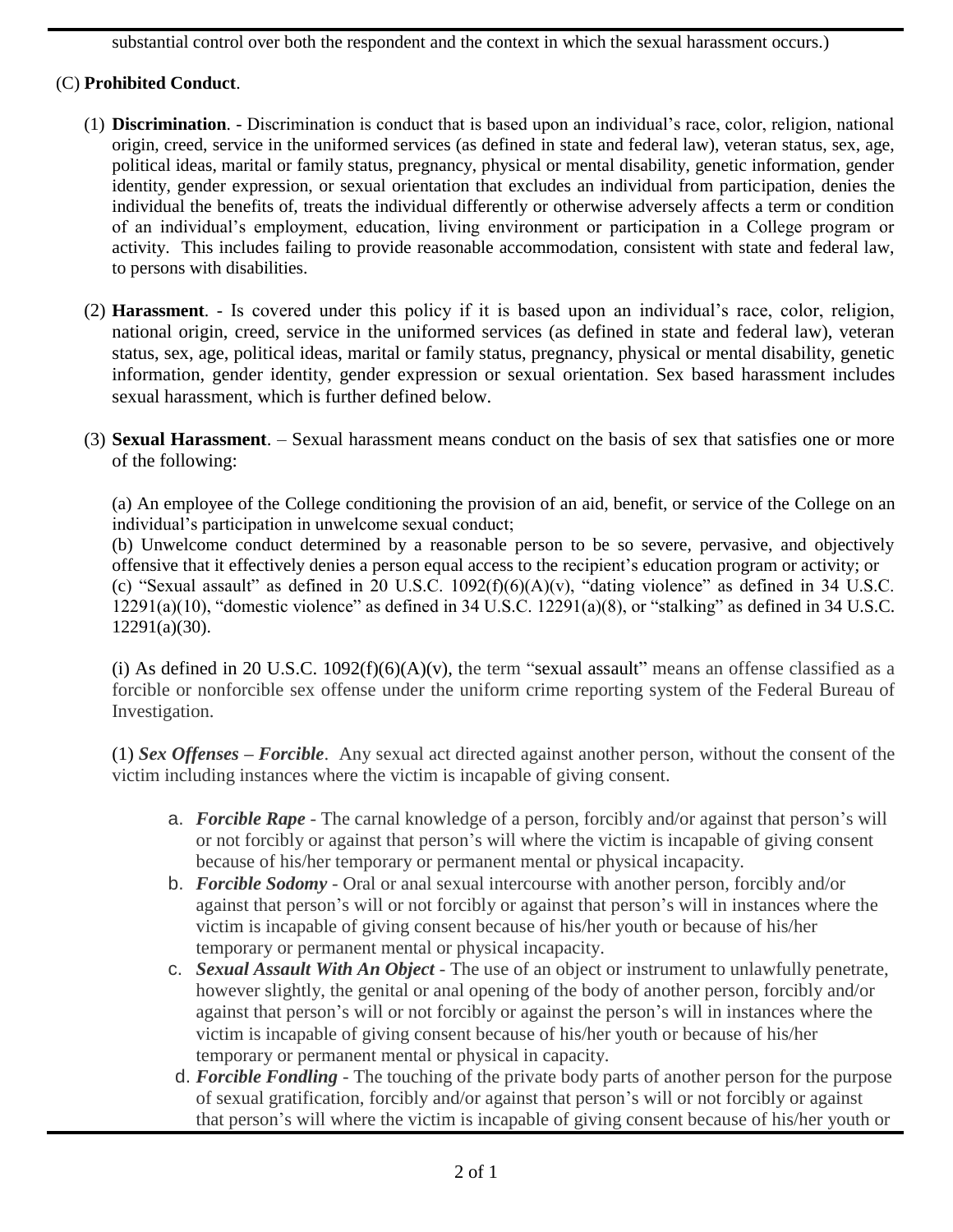### *(2) Sex Offenses - Non forcible Unlawful, non-forcible sexual intercourse.*

- a. *Incest* Non-forcible sexual intercourse between persons who are related to each other within the degrees wherein marriage is prohibited by law.
- b. *Statutory Rape* Non-forcible sexual intercourse with a person who is under the statutory age of consent.

(ii) As defined in 34 U.S.C. 12291(a)(10), the term "dating violence" means violence committed by a person—

**(1)** who is or has been in a social relationship of a romantic or intimate nature with the victim; and

**(2)** where the existence of such a relationship shall be determined based on a consideration of the following factors:

- **(a)** The length of the relationship.
- **(b)** The type of relationship.

**(c)** The frequency of interaction between the persons involved in the relationship.

(iii) As defined in 34 U.S.C. 12291(a)(8), the term "domestic violence" includes felony or misdemeanor crimes of violence committed by a current or former spouse or intimate partner of the victim, by a person with whom the victim shares a child in common, by a person who is cohabitating with or has cohabitated with the victim as a spouse or intimate partner, by a person similarly situated to a spouse of the victim under the domestic or family violence laws of the jurisdiction receiving grant monies, or by any other person against an adult or [youth](https://www.law.cornell.edu/definitions/uscode.php?width=840&height=800&iframe=true&def_id=34-USC-115168979-1259336254&term_occur=999&term_src=title:34:subtitle:I:chapter:121:subchapter:III:section:12291) victim who is protected from that person's acts under the domestic or family violence laws of the jurisdiction.

(iv) As defined in 34 U.S.C. 12291(a)(30), the term "stalking" means engaging in a course of conduct directed at a specific person that would cause a reasonable person to—

(1) fear for his or her safety or the safety of others; or

(2) suffer substantial emotional distress.

*Note: The following are criminalized under the Ohio Revised Code—Rape (ORC 2907.02); Sexual Battery (ORC 2907.03); Gross Sexual Imposition (ORC 2907.05); Sexual Imposition (ORC 2907.06); Unlawful Sexual Conduct with a Minor (ORC 2907.04); Domestic Violence (ORC 2919.25); Felonious Assault (ORC 2903.11); Aggravated Assault (ORC 2903.12); Assault (ORC 2903.13); Negligent Assault (ORC 2903.14); Kidnapping (ORC 2905.01); Abduction (ORC 2905.02); Unlawful Restraint (ORC 2905.03); Disorderly Conduct (ORC 2917.11); Aggravated Menacing (ORC 2903.21); Menacing by Stalking (ORC 2903.211); Menacing (ORC 2903.22); Telecommunications Harassment (ORC 2917.21)*.

- (4) **Hostile Environment Harassment**. A hostile environment based on race, color, religion, national origin, creed, service in the uniformed services, veteran status, sex, age, political ideas, marital or family status, pregnancy, physical or mental disability, genetic information, gender identity, gender expression, or sexual orientation exists when harassment: is sufficiently severe, pervasive, and objectively offensive that it has the effect of unreasonably interfering with, limiting, or denying an individual the ability to participate in or benefit from the College's educational program or has the effect of unreasonably interfering with an individual's employment.
	- 1. In determining whether harassment has created a hostile environment, consideration will be made not only as to whether the conduct was unwelcome to the person who feels harassed, but also whether a reasonable person in a similar situation would have perceived the conduct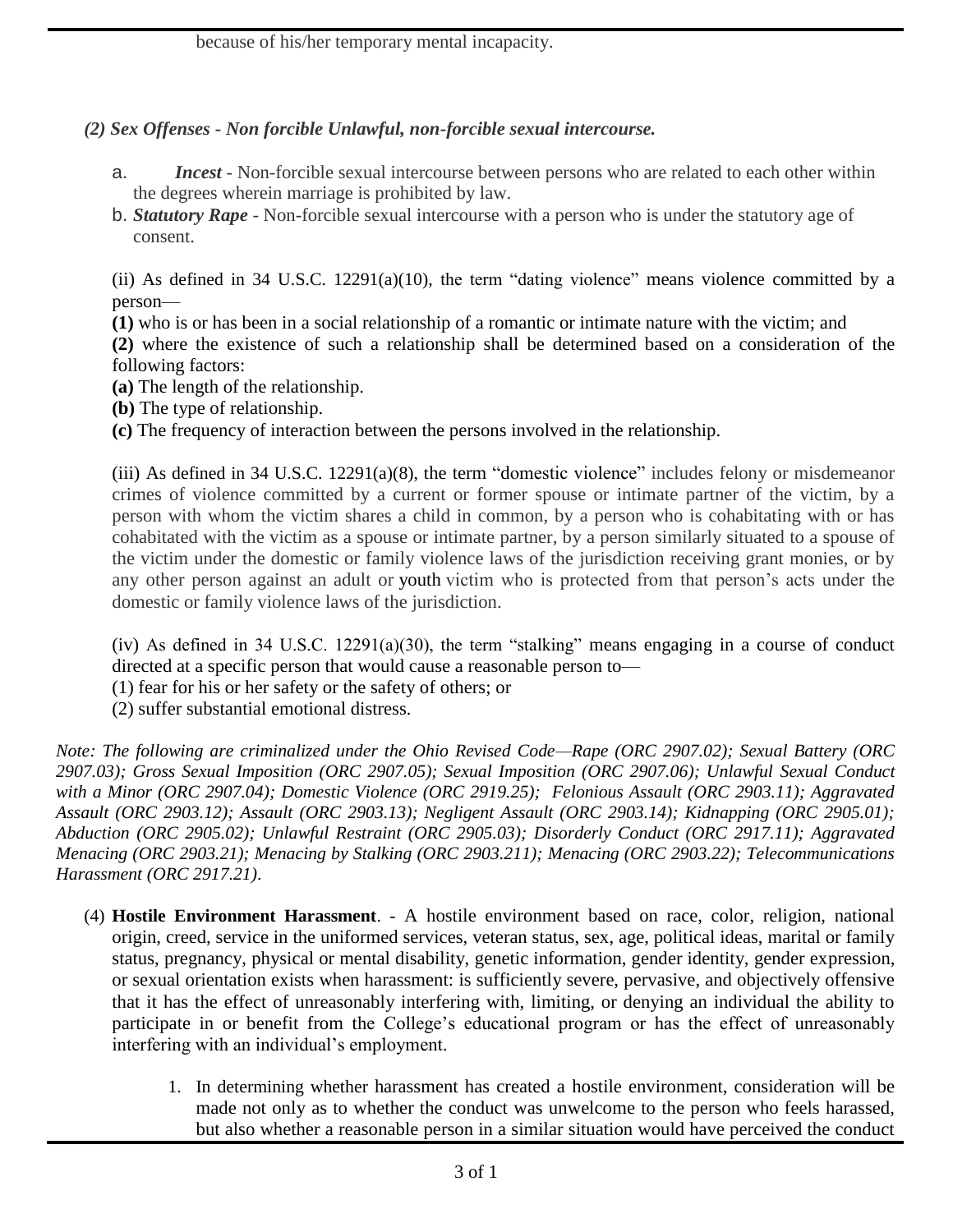as objectively offensive. These circumstances may include:

- a. The degree to which the conduct interfered with the complainant's educational or work performance;
- b. The nature, scope, severity, frequency, duration, and location of the incident or incidents;
- c. The identity, number, and relationships of persons involved;
- d. Whether the conduct was physically threatening;
- e. Whether the conduct occurred in the context of other discriminatory conduct.
- (5) **Inducing Incapacitation for Sexual Purposes**. Includes using drugs, alcohol, or other means with the intent to affect or having an actual effect on the ability of an individual to consent or refuse to consent (as consent is defined below) to sexual contact.
- (6) **Sexual Exploitation**. Occurs when a person takes non-consensual or abusive sexual advantage of another for anyone's advantage or benefit other than the person being exploited, and that behavior does not otherwise constitute one of the preceding sexual harassment or inducing incapacitation for sexual purposes. Examples of behavior that could rise to the level of sexual exploitation include:
	- 1. Prostituting another person;
	- 2. Non-consensual visual (e.g., video, photograph) or audio-recording of sexual activity;
	- 3. Non-consensual distribution of photos, other images, or information of an individual's sexual activity, intimate body parts, or nakedness, with the intent to or having the effect of embarrassing an individual who is the subject of such images or information;
	- 4. Going beyond the bounds of consent (such as letting your friends hide in the closet to watch you having consensual sex);
	- 5. Engaging in non-consensual voyeurism;
	- 6. Knowingly transmitting an STI, such as HIV, to another without disclosing your STI status;
	- 7. Exposing one's genitals in non-consensual circumstances, or inducing another to expose his or her genitals;
	- 8. Possessing, distributing, viewing or forcing others to view illegal pornography.
- (7) **Disparate Treatment**. Treating employees differently regarding the terms and conditions of employment, including hiring, firing, transfer, and/or receipt of benefits based upon membership in a protected class.
- (8) **Retaliation.**  Inappropriate action taken against an individual who has sought relief under this policy when such action is motivated in whole or in part by the fact that the individual sought such relief. Examples include academic or employment reprisal against an individual who files a complaint or third-party report, or otherwise participates in the investigative and/or disciplinary process. The prohibition against retaliation extends to any person who opposes prohibited conduct, as defined by this policy, or who testifies, assists, or participates in any manner in investigation, proceeding, or hearing relative to prohibited conduct as defined by this policy.

### (D) **Other definitions.**

- (1) **Consent**  Permissible sexual conduct requires consent. Consent is informed, freely given, and mutual. An individual cannot consent who is substantially impaired by any drug or intoxicant; or who has been compelled by force, threat of force, or deception; or if the accused substantially impairs the victim/survivor's judgment or control by administering any drug, intoxicant or controlled substance to the other person surreptitiously or by force, threat of force or deception; or who is unaware that the act is being committed; or whose ability to consent is impaired because of a mental or physical condition; or who is coerced by supervisory or disciplinary authority. Consent may be withdrawn at any time. Prior sexual activity or relationship does not, in and of itself, constitute consent.
- (E) **Reporting Prohibited Conduct**. The College has defined all faculty and staff as responsible employees/mandatory reporters. When an employee becomes aware of an alleged act of discrimination,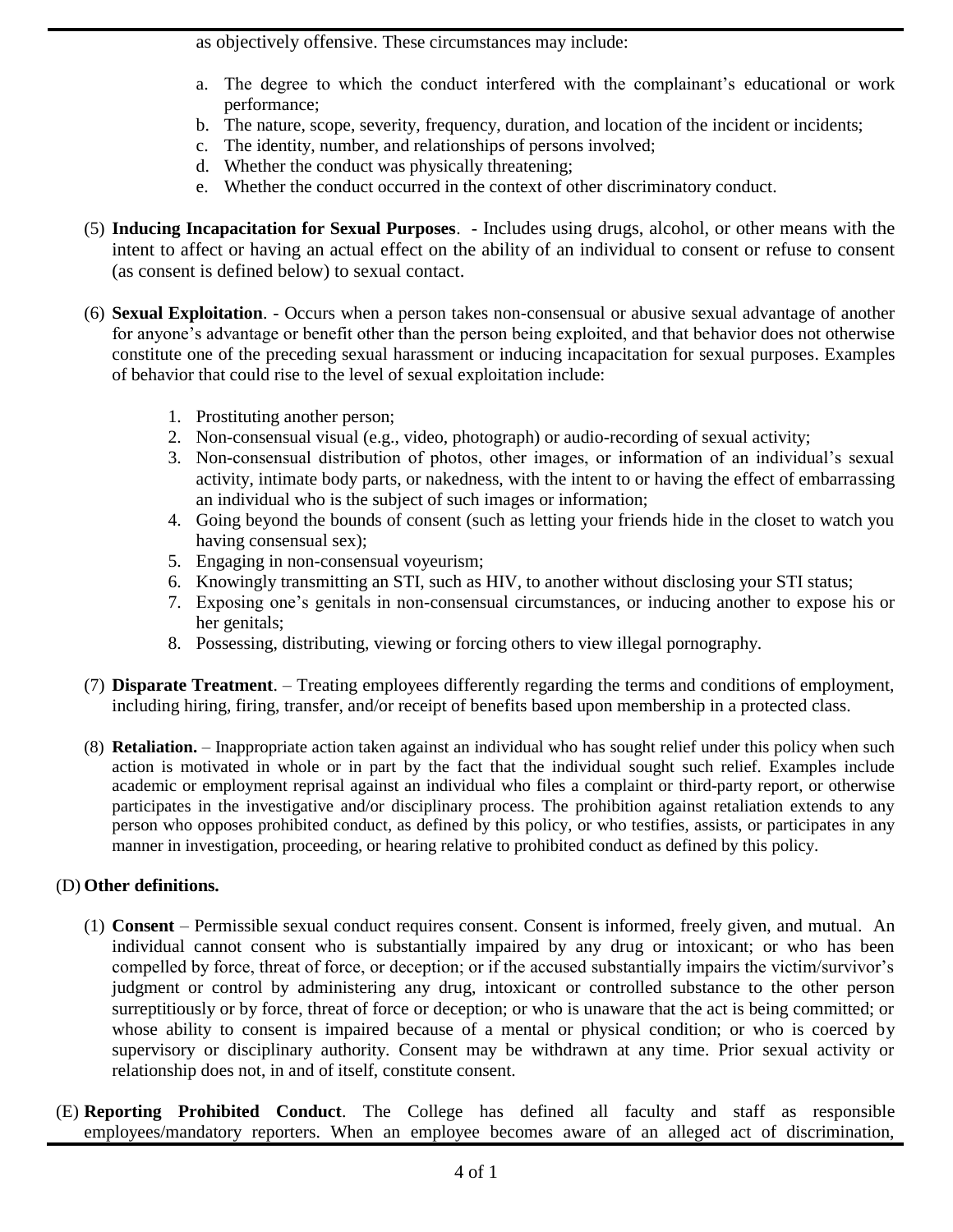harassment, sexual violence or other prohibited conduct under this policy and associated procedures, the employee must promptly inform the Title IX Coordinator or Deputy Title IX Coordinator. Any person who believes he or she is the subject of discrimination or harassment, sexual harassment, or other prohibited conduct is strongly encouraged to pursue relief by reporting the same to the College's Title IX Coordinator and/or Deputy Title IX Coordinator.

Title IX Coordinator Kara Myers, Interim Director of Human Resources West Hall, Room 136 Telephone: 937-778-7832 Email: kmyers1841@edisonohio.edu

Deputy Title IX Coordinator Dr. Jessica Chambers, Dean of Student Affairs West Hall, Room 160 Telephone: 937-778-7849 Email: jchambers2@edisonohio.edu

In addition, the College strongly encourages students to report instances of sex-based discrimination and sexual harassment involving students. Therefore, students who report information about sex-based discrimination and sexual harassment involving students will not be disciplined by the College for any violation of the College's drug or alcohol possession or consumption policies in which they might have engaged in connection with the reported incident.

Upon receiving a complaint, the Title IX Coordinator will follow the procedures described in the Procedure 3358-3-07.

(F) **External Complaints**. If a person filed a complaint with the College and believes the College's response was inadequate, or otherwise believes the College has discriminated on the basis of race, color, national origin, sex, including sexual harassment, disability, age, or retaliation, the individual may file a complaint with the Office for Civil Rights (OCR) of the U.S. Department of Education or the Educational Opportunities Section (Title IX Coordinator) of the Civil Rights Division of the U.S. Justice Department of Justice, and a complaint based on religion with Title IX Coordinators of the U.S. Justice Department. If a student or employee filed a complaint with the College and believes the College's response was inadequate, or believes the College has discriminated on the basis of race, color, national origin, sex, including sexual harassment, disability, age, religion, creed, pregnancy, marital status, familial status (housing only), or political beliefs, or retaliation, the individual may file a complaint with the Ohio Civil Rights Commission.

(G) **Resources**. The College's Safety and Security Annual Report of on-campus crime statistics includes forcible and non-forcible sex offenses, in lieu of the single category of rape used on previous reports, as well as statistics on dating violence, domestic violence, and stalking, in compliance with the Campus Security Act.

Copies of the Safety and Security Annual Report (required by the Student Right-to-Know and Campus Security Act of 1990) which details on-campus crime statistics for the three previous calendar years may be obtained at the following location:

www.edisonohio.edu/Campus-Safety-and-Security/

Crime prevention materials concerning personal safety on campus, rape and date or acquaintance rape are available at www.edisonohio.edu/Campus-Safety-and-Security/

During the academic year, the Campus Security Office and the Office of Student Affairs may provide sex crime prevention information through campus publications and by direct presentations to student groups on request.